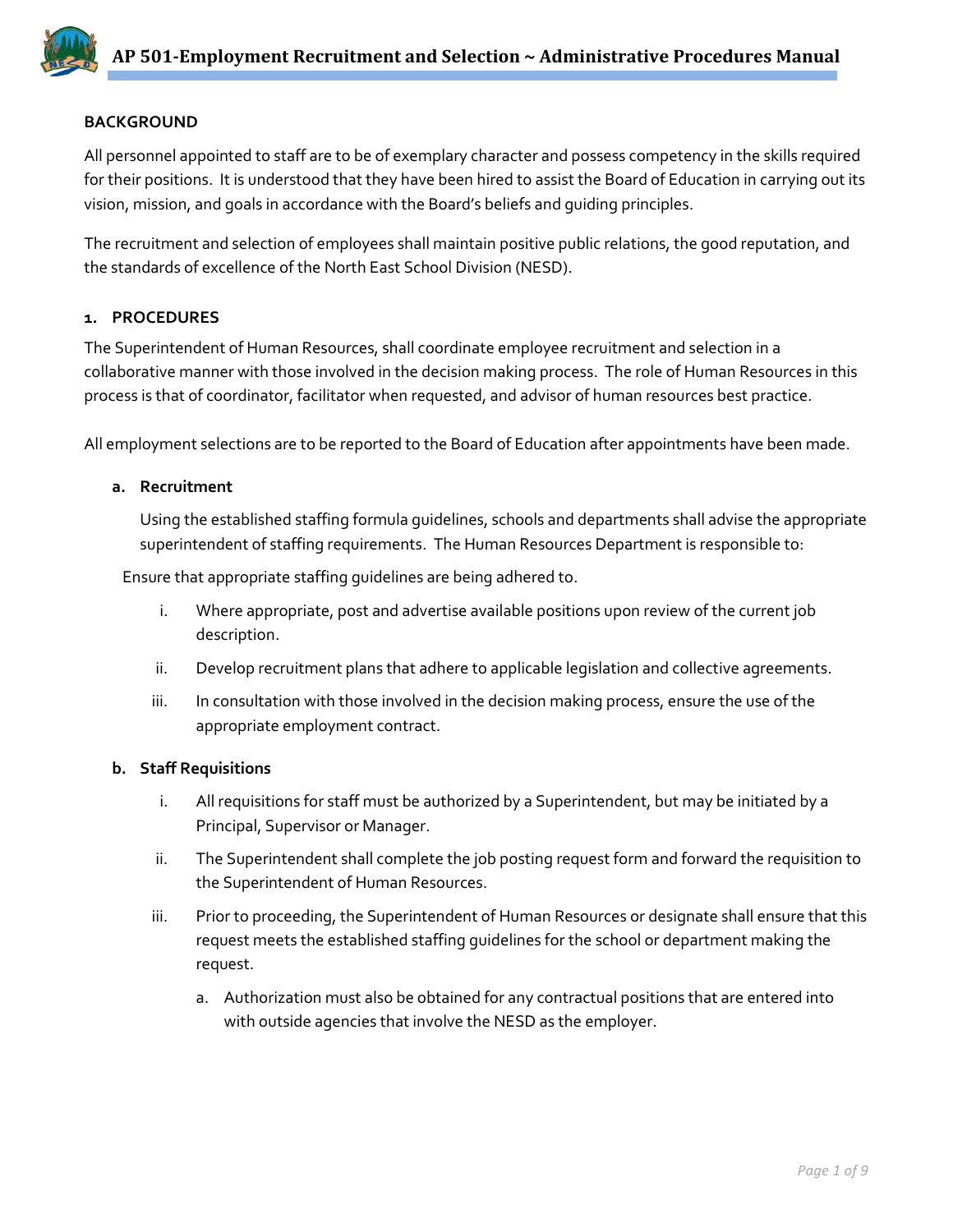

### **c. Posting and Advertising**

- i. Wherever possible, all permanent positions will be publicized within the Division and/or through outside sources such as professional associations, newspaper and Internet advertising. Authorization for the expenditure of monies for advertising must be obtained through the office of the Superintendent of Human Resources. It is understood that not every position will be advertised.
- ii. All postings will be coordinated by the Human Resources department and, where required, will follow any guidelines found in the prevailing collective agreement.

### **d. Selection**

Generally, the following selection procedures shall apply in selecting personnel:

- The Board of Education selects the Director of Education.
- The Director selects Superintendents.
- The Director selects Principals
- The appropriate Superintendent and the Director (where appropriate) selects Vice-Principals, Coordinators, Consultants, & Mid-management staff.
- Superintendents select other staff and may delegate these responsibilities as needed.

When necessary, interview panels may be used in the selection process and other selection criteria may be used by the Board to determine the best suited candidate.

The determination of the composition of the staffing panel will be made by the Superintendent responsible for the hiring decision. In the case of the hiring of school-based administrators or members of Executive Council, the Director will determine the composition of the staffing panel.

The Human Resources Department will be responsible for providing the staffing panels with file information on all applicants.

All costs incurred by persons relative to their attendance at interviews shall be at the expense of the applicants unless prior authorization has been obtained from the Superintendent of Human Resources.

#### **e. Offers of Employment**

When a candidate is deemed successful for a position:

- i. Prior to any verbal or written offers of employment, employment references of candidates being offered positions shall be checked with at least two previous supervisors prior to any offers of employment being made.
	- a. Discussions with previous supervisors and a review of the personnel file will normally occur for internal candidates.
- ii. The hiring supervisor will be responsible for making verbal offers of employment and ensuring unsuccessful candidates who were interviewed are contacted.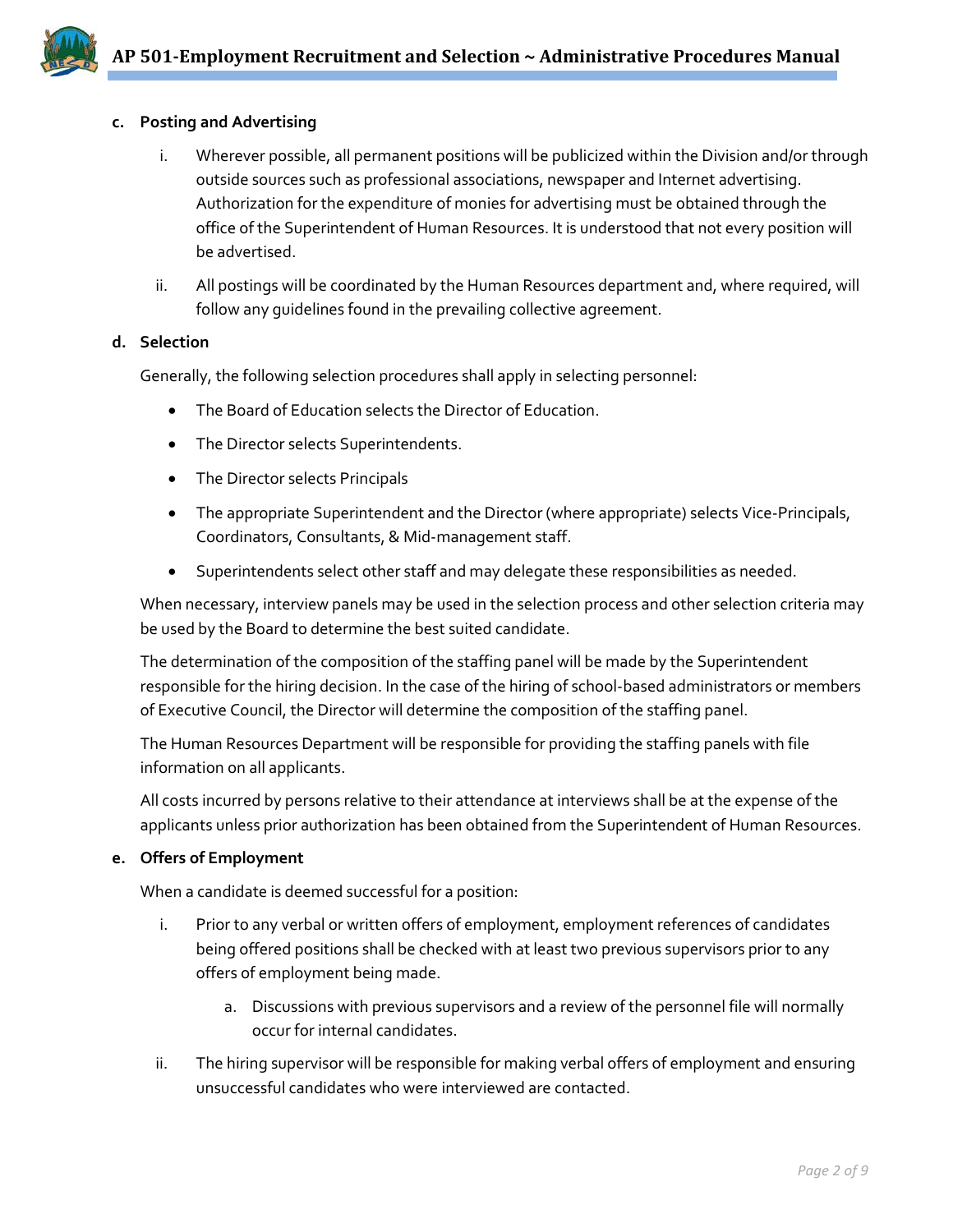- 
- iii. All employment offers and/or contracts shall be confirmed in writing by signature of the Superintendent of Human Resources.
- iv. All offers of employment shall be conditional upon receipt of an appropriate criminal record check, vulnerable sector check (where necessary), verification of required qualifications, and where deemed appropriate, a current medical report by a qualified medical doctor verifying that the prospective employee meets any fitness for work criteria. Documentation shall be provided to Human Resources within the timelines requested and must be obtained at the expense of the prospective employee unless otherwise agreed to in advance.
- v. Starting salaries for new employees or for those selected for promotion must be approved by the Superintendent of Human Resources. Salary placement shall be in accordance with the applicable administrative procedures and/or the requirements of the respective collective agreements.

# **2. TEACHING PERSONNEL**

- **a. Role**
	- i. All teaching staff of North East School Division is to work towards achieving the vision, mission, and goals of the school division.
	- ii. All teaching staff are to model behavior that impress students to learn, to work, to play, and to live fully.
	- iii. In addition to following the duties of a teacher as prescribed in *The Education Act*, *1995* teachers are to perform those professional duties assigned by the principal. Such duties are to be assigned following consultation with the teacher concerned.

# **b. Recruitment and Selection**

- i. The North East School Division endeavors to employ the best-qualified personnel for the division. In all cases, the needs of students, the ability of the teacher, and the job description are to be matched as closely as possible.
- ii. The appropriate Superintendent in consultation with the principal and the Superintendent of Human Resources are responsible for placing and assigning teachers to specific teaching duties in the school.
- iii. Principals are to consider all in-school reassignments first when staffing their schools. Reassignments within the school may be initiated by a teacher or the principal. No reassignment within the school is to be made without discussing and informing the teachers involved.
- iv. Surplus Positions:
	- If teaching positions become surplus to a school, staff members from that school are to be considered for filling vacancies in other schools in the division.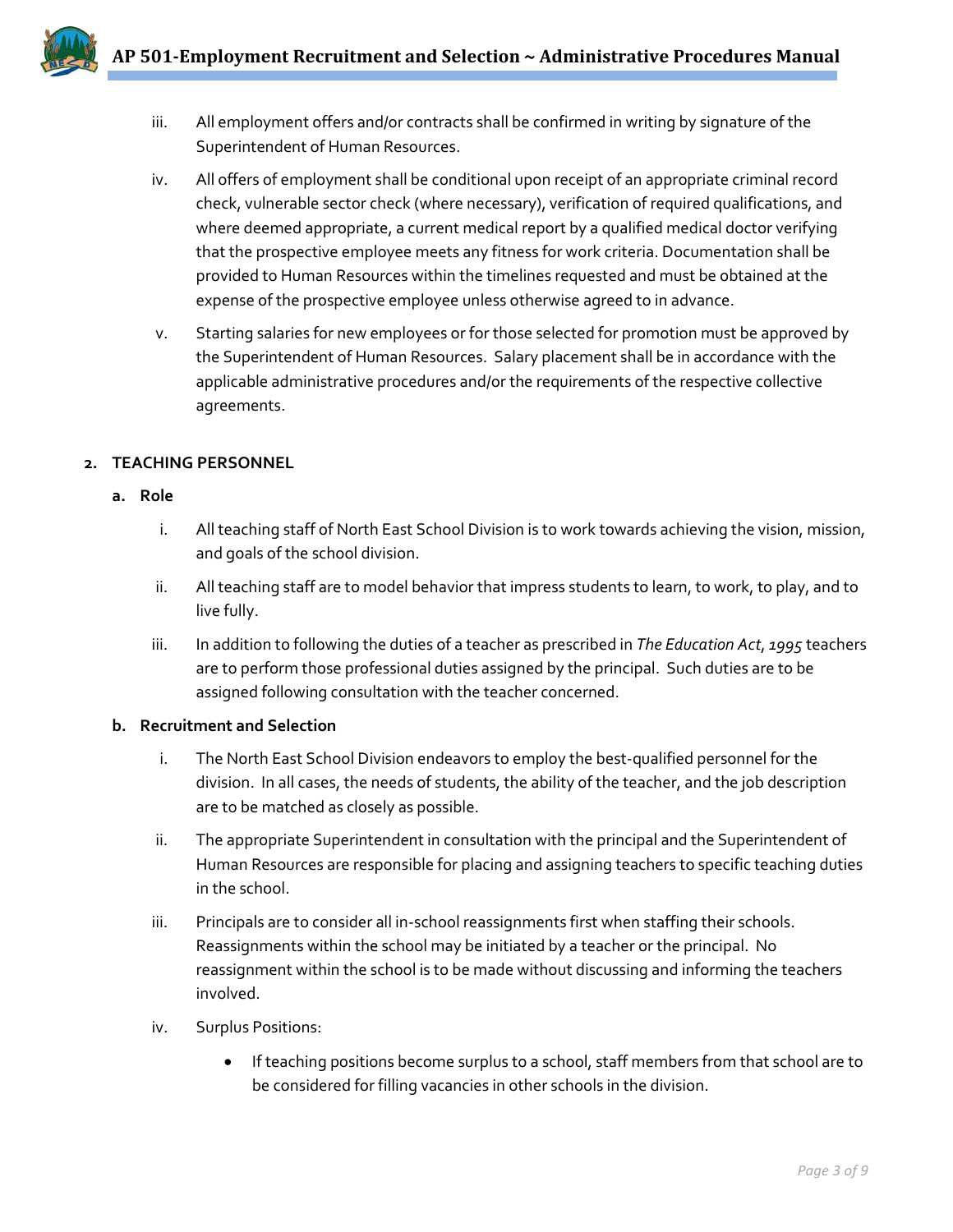

- v. When a vacancy exists,
	- if the vacancy is permanent, the position must be advertised internally and/or externally within the school division.
	- if the vacancy is temporary or casual, the position is not required to be posted and may be appointed by the appropriate Superintendent in consultation with the Superintendent of Human Resources.
- vi. The appropriate Superintendent and principal are to consider all internal applications which result from the advertisements first. Consideration is to be based upon the following criteria in decreasing order of priority:
	- Possession of the most appropriate training, experience, and/or skills for the assignments available. Every effort is to be made to ensure that staff is retained to effectively deliver the programs in the school. Core requirements are to take precedence over locally developed or elective program requirements.
	- The teacher's effectiveness based upon the school division's policy on supervision and evaluation.
	- The teacher's suitability for anticipated future program needs.
- vii. If the vacancy is not filled internally, it may be filled externally.

### **3. IN-SCHOOL ADMINISTRATORS**

### **a. Role of Principals**

- i. All principals are to create environments in their schools that support the pursuit of excellence in the teaching and learning process by encouraging best classroom practices.
- ii. The role of the principal in the first instance is one of instructional leadership. The principal is:
	- To provide leadership in implementing the vision, mission, and goals of the North East School Division in accordance with its beliefs and guiding principles
	- To coordinate, facilitate, oversee, and evaluate the instructional program within the school and,
	- To supervise and evaluate all staff members in the school and encourage their professional development.
- iii. The role of the principal in the second instance is one of managerial leadership. The principal is:
	- To perform those duties required by law, by Board policy, by administrative procedures, and as assigned by the Director of Education or designate.
	- To organize staff and delegate duties and responsibilities, following appropriate consultation, with the aim to achieve the best possible education for students, and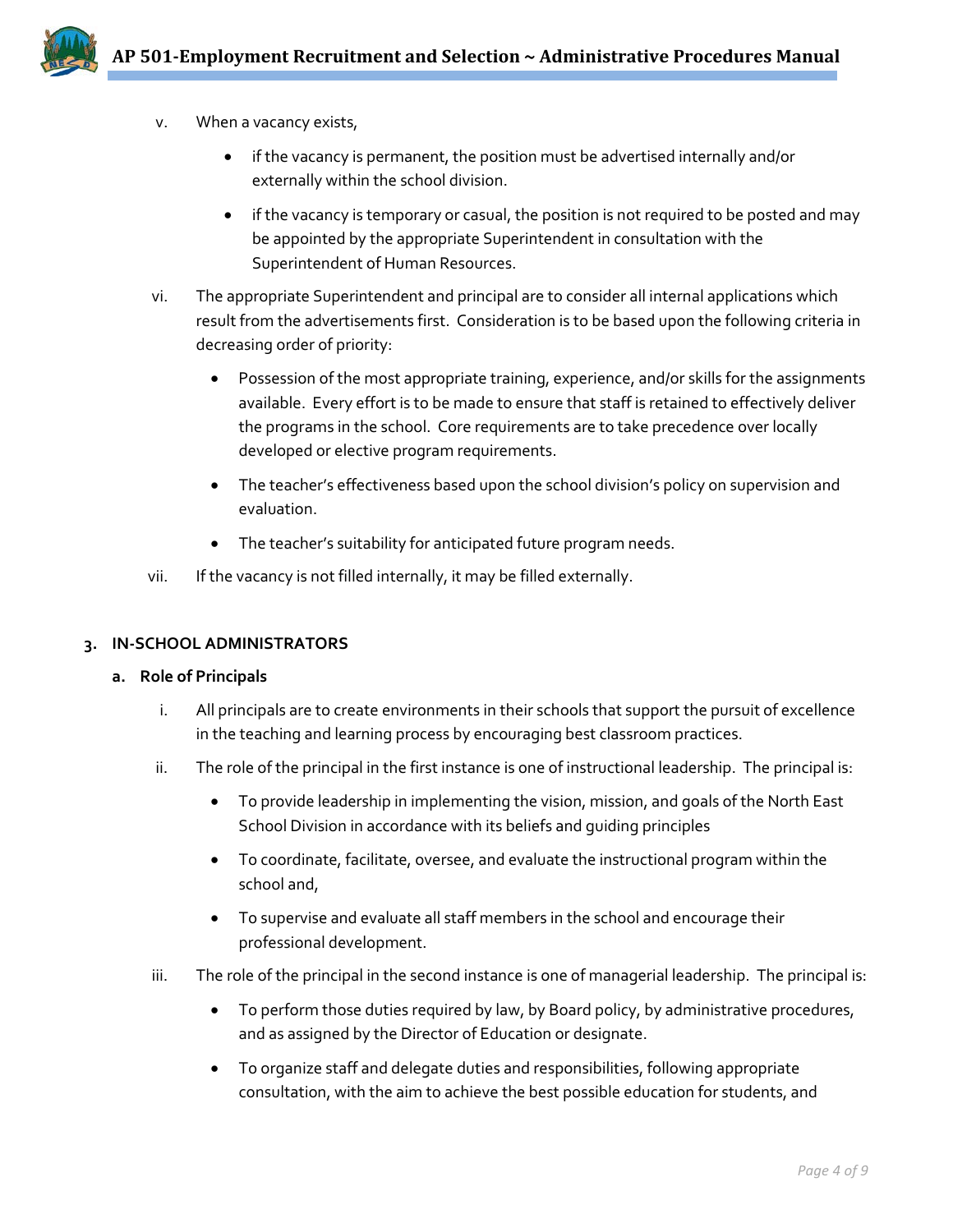

• To guide the school toward achieving its goals through good planning, open communication, and effective decision-making.

## **b. Role of Vice-Principals**

- i. All vice-principals are to participate in the administration of their schools. As a member of the administrative team, the vice-principal is to demonstrate through actions that he/she works in a professional manner exemplifying the qualities necessary to fulfill the role of educational leader and manager.
- ii. The vice-principal is directly responsible to the principal for performance of assigned duties and responsibilities as established through consultation with the principal.
- iii. The role of vice-principal as educational leader requires that the vice-principal:
	- Provides supportive leadership required to achieve the vision, mission, and goals of North East School Division in accordance with its beliefs and Guiding Principles.
	- Participates in coordinating, facilitating, overseeing, and evaluating of staff members and encourages their professional growth.
- iv. The role of the vice-principal as an effective manager requires that the vice-principal:
	- Performs the duties assigned by the principal.
	- Participates in the organization of staff, and in decisions related to the delegation of duties and responsibilities, of staff, and;
	- Shares in the responsibility of directing the school toward achieving its goals through good planning, open communication, and effective decision making.
- v. In the absence of the principal, the vice principal is to assume the principal's role. In schools not having a vice principal or in circumstances where both in-school administrators are absent, the principal is to appoint an acting principal from the staff.

### **c. Recruitment and Selection**

- i. The Director of Education in consultation with the Superintendent of Human Resources is responsible for determining the process that will be used for filling vacant in-school administrative positions.
- ii. When a vacancy exists,
	- if the vacancy is permanent, the position must be advertised internally and/or externally within the school division.
	- if the vacancy is temporary or casual, the position is not required to be posted and may be appointed by the appropriate Superintendent in consultation with the Superintendent of Human Resources.
- iii. Principals and vice-principals may request a transfer from their current assignment through application to the Superintendent of Human Resources.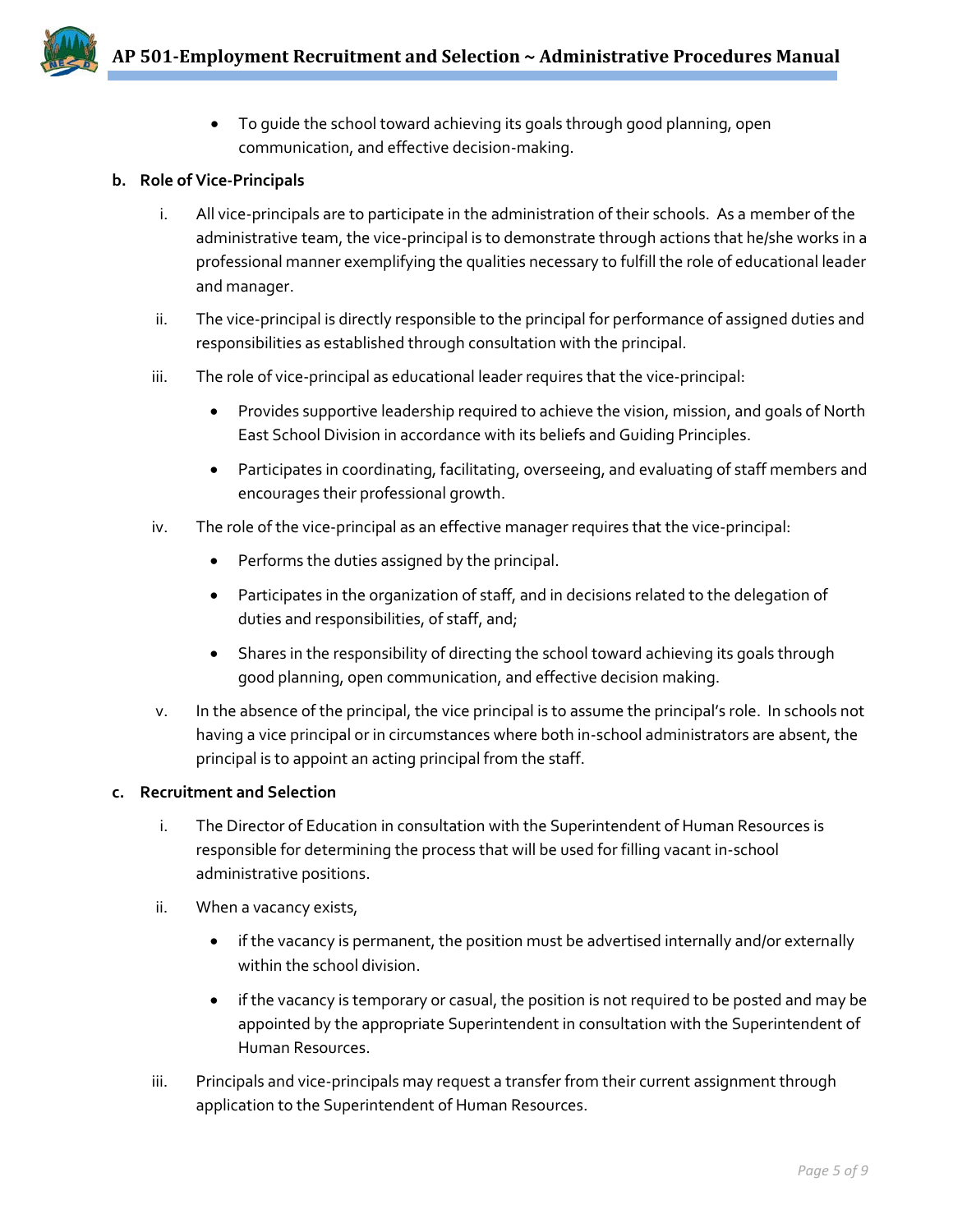iv. The Director of Education in consultation with the Superintendent of Human Resources or Director of Education may initiate transfers of in-school administrators.

# **4. NON-TEACHING SUPPORT STAFF—CENTRAL OFFICE**

- **a. Role** 
	- i. The non-teaching central office staff provides vital support and technical assistance required to maintain Board operations and administrative functions.
	- ii. The role of Central Office non-teaching staff is to be of service and support to the public, to the schools, and to those personnel within their areas of responsibility that they serve directly. Each member of the Central Office non-teaching staff is:
		- To perform those duties as outlined in the job description or assigned by their immediate supervisor.
		- To be knowledgeable of the operations and services of the school division as to direct inquiries from the public or within the division to the appropriate personnel, and
		- To share responsibilities with fellow staff when needed because of excessive workloads, absence of others, or training new staff.

### **b. Recruitment and Selection**

- i. The Superintendent of Human Resources or designate and the immediate supervisor are responsible for hiring non-teaching central office staff.
- ii. The recruitment, appointment, and placement procedures are determined by the Superintendent of Human Resources in consultation with the appropriate Superintendent, the Department Head and/or the Director of Education.
- iii. In the absence of any collective agreement provisions, when a vacancy exists,
	- if the vacancy is permanent, the position must be posted internally and/or externally within the school division.
	- if the vacancy is temporary or casual, the position is not required to be posted and may be appointed by the appropriate Superintendent or Supervisor in consultation with the Superintendent of Human Resources.
- iv. Staff members are to be employed under the conditions of the applicable employment contract with the Board.

# **5. NON-TEACHING SUPPORT STAFF – SCHOOL-BASED**

- **a. Role**
	- i. The non-teaching school-based support staff provides vital support and technical assistance to the administrative and instructional operations of the school.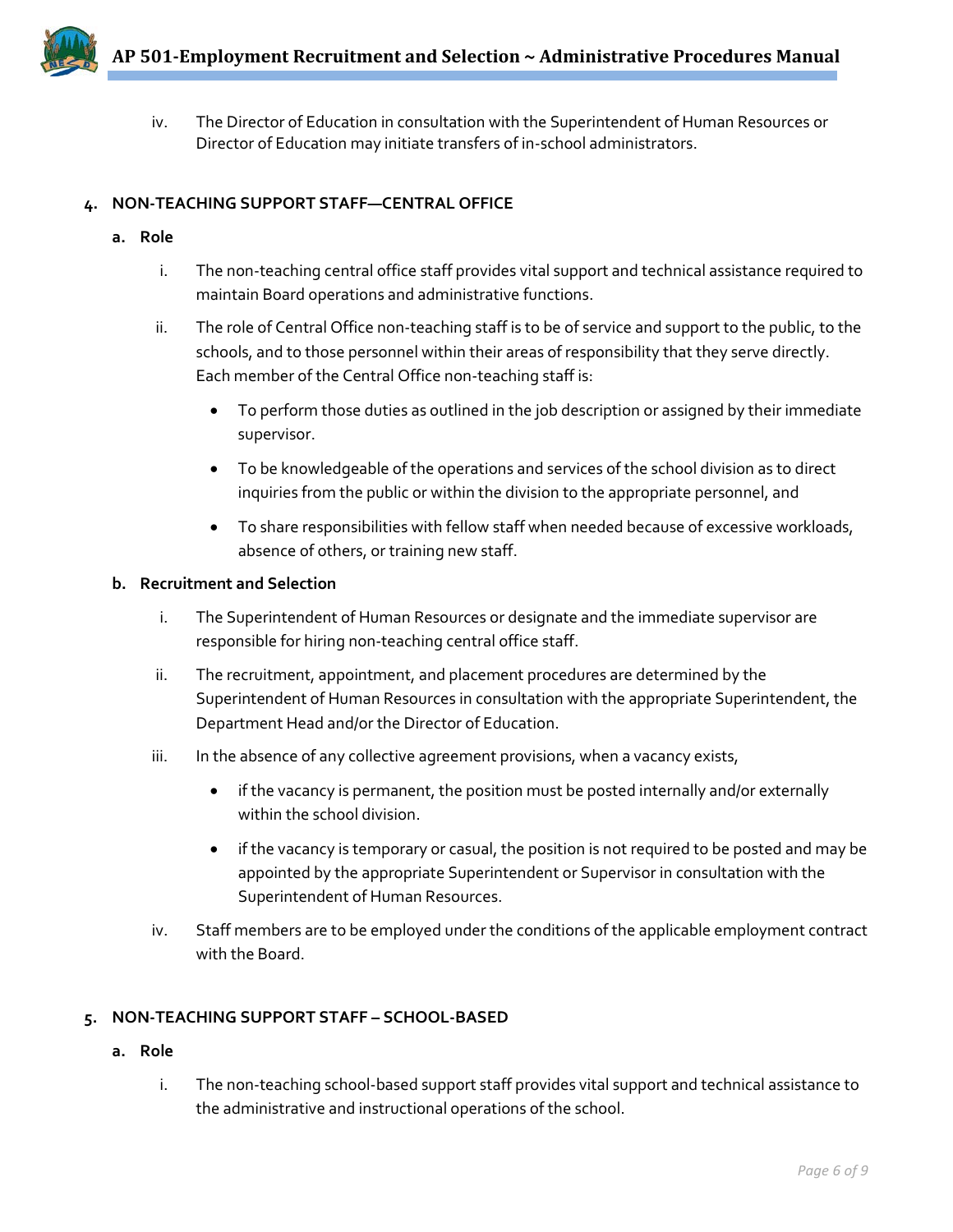- 
- ii. The role of school-based non-teaching support staff varies widely depending on the needs of the school administration and teachers. Each member of the school-based non-teaching support staff is to:
	- Perform those duties as defined in the job description and as assigned by the principal or designate.
	- Assist with other responsibilities when requested by the principal.

# **b. Recruiting and Placement**

- i. The Principal in consultation with the Superintendent of Learning and Superintendent of Human Resources are responsible for hiring school-based non-teaching support staff.
- ii. The recruitment, appointment, and placement procedures are to be determined by the Superintendent of Human Resources, in consultation with the appropriate Superintendent and the principal.
- iii. In the absence of any collective agreement provisions, when a vacancy exists,
	- if the vacancy is permanent, the position must be posted internally and/or externally within the school division.
	- if the vacancy is temporary or casual, the position is not required to be posted and may be appointed by the appropriate Superintendent or Supervisor in consultation with the Superintendent of Human Resources.
- iv. Staff members are to be employed under the conditions of the applicable contract of employment with the Board.

# **6. CARETAKING AND MAINTENANCE**

# **a. Role**

- i. The caretaking and maintenance staff provides vital services to the Board, its schools, employees, and committees.
- ii. The role of caretaking and maintenance staff is paramount to maintaining healthy, safe, and pleasant working and learning environments. Each member of the caretaking and maintenance staff is to:
	- Perform those duties as defined in the job description and assigned by their supervisor
	- To assist with other related responsibilities when requested by the principal.
	- To ensure that school, office, and shop facilities are maintained appropriately to ensure the health and safety of all students, staff, and community members using the facilities.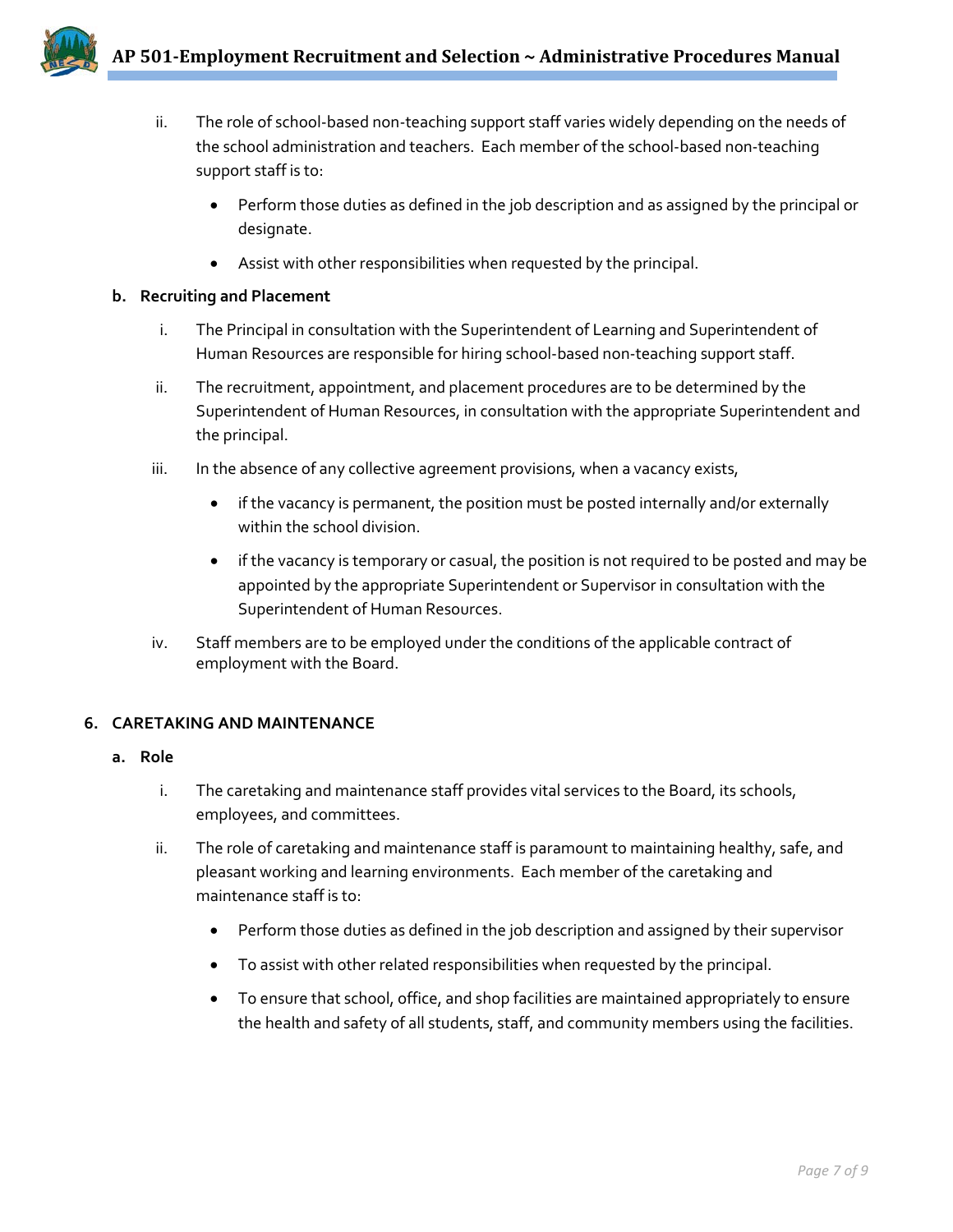

#### **b. Recruiting and Placement**

- i. The Supervisor of Facilities in consultation with the Superintendent of Human Resources is responsible for determining the appropriate selection, appointment, and placement procedures as well as hiring or contracting caretakers and maintenance staff.
- ii. In the absence of any collective agreement provisions, when a vacancy exists,
	- if the vacancy is permanent, the position must be posted internally and/or externally within the school division.
	- if the vacancy is temporary or casual, the position is not required to be posted and may be appointed by the appropriate Superintendent or Supervisor in consultation with the Superintendent of Human Resources.
- iii. Staff members are to be employed under the conditions of the applicable contract of employment with the Board.

### **7. BUS DRIVERS**

#### **a. Role**

- i. The bus driver provides an important and essential service to the Board, the schools, and families.
- ii. The bus driver's role in conveying students to and from school provides families safe access to school. Bus drivers are to:
	- Perform those duties as assigned by the Supervisor of Transportation
	- Abide by the directives contained in the school division's Bus Driver's Manual.
	- Abide by all applicable laws.

#### **b. Recruiting and Selection**

- i. The Supervisor of Transportation in consultation with Superintendent of Human Resources is responsible for determining the appropriate selection, appointment, and placement procedures as well as recruiting and selecting bus drivers.
- ii. In the absence of any collective agreement provisions, when a vacancy exists,
	- if the vacancy is permanent, the position must be posted internally and/or externally within the school division.
	- if the vacancy is temporary or casual, the position is not required to be posted and may be appointed by the appropriate Superintendent or Supervisor in consultation with the Superintendent of Human Resources.
- iii. Bus drivers are to be employed under the conditions of the applicable contract of employment with the Board.